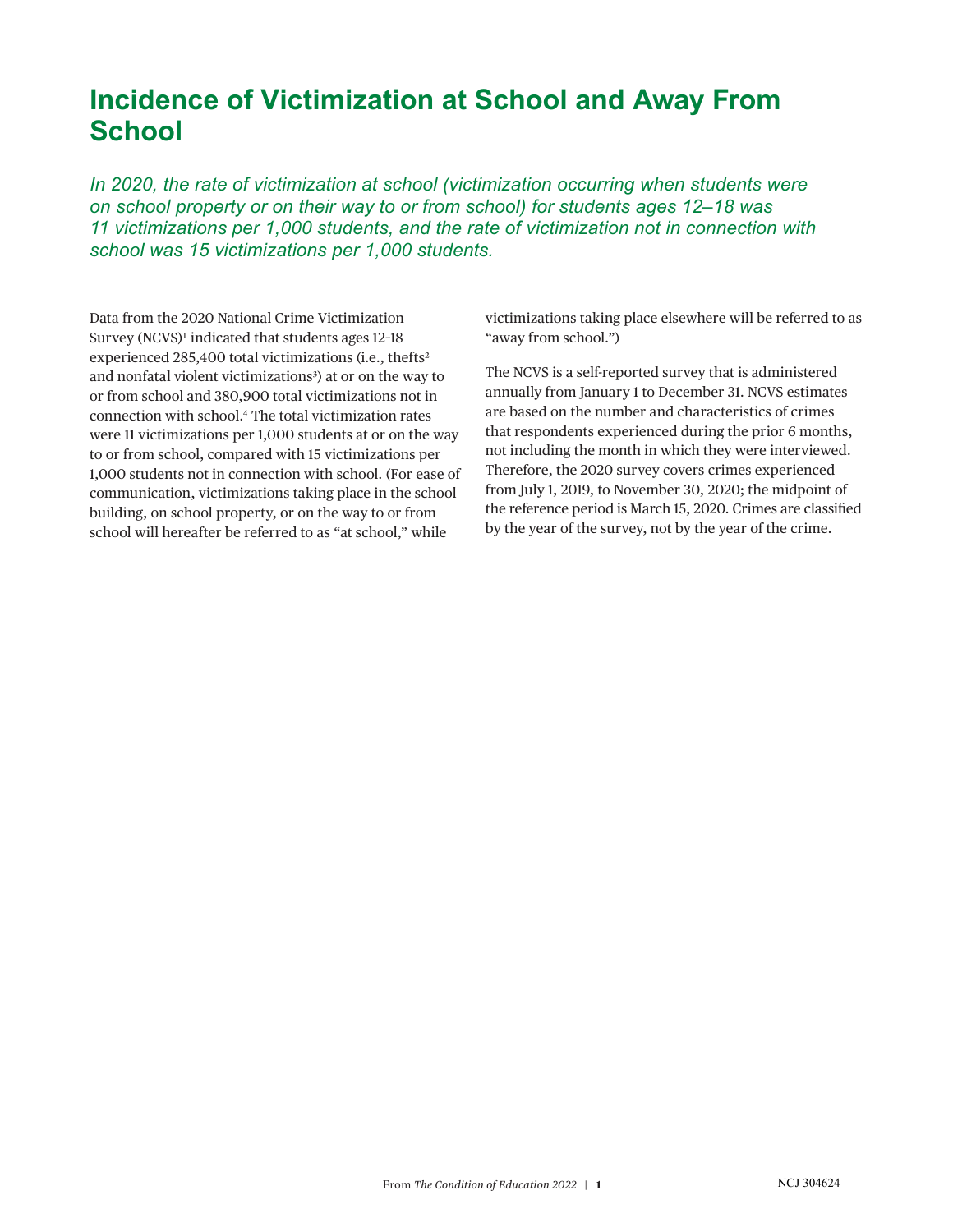



1 In prior reports, "violent victimization excluding simple assault" was labeled as "serious violent victimization." Interpret the 2020 estimate for violent victimization excluding simple assault at school with caution; the coefficient of variation (CV) for this estimate is between 30 and 50 percent.

NOTE: Every 10 years, the National Crime Victimization Survey (NCVS) sample is redesigned to reflect changes in the population. Due to a sample increase and redesign in 2016, victimization estimates among students ages 12–18 in 2016 were not comparable to estimates for other years. "All violent victimization" includes rape, sexual assault, robbery, aggravated assault, and simple assault. "Theft" includes attempted and completed purse-snatching, completed pickpocketing, and all attempted and completed thefts, with the exception of motor vehicle thefts. Theft does not include robbery, which involves the threat or use of force and is classified as a violent crime. "Total victimization" includes thefts and violent crimes. "At school" includes in the school building, on school property, and on the way to or from school. Although this indicator ("Incidence of Victimization at School and Away From School") and the indicator "<u>Prevalence of Victimization at School</u>" present information on similar topics, this<br>indicator is based solely on data collected in while the ["Prevalence" indicator](https://nces.ed.gov/programs/coe/indicator/a03) uses data from all students ages 12-18 who responded to both the NCVS and the SCS. Inclusion criteria for the NCVS and SCS differ slightly. For example, students who are exclusively homeschooled are able to complete the NCVS but not the SCS. Estimates may vary from previously published reports SOURCE: U.S. Department of Justice, Bureau of Justice Statistics, National Crime Victimization Survey (NCVS), 2009 through 2020. See *Digest of Education Statistics 2021*, table 228.20.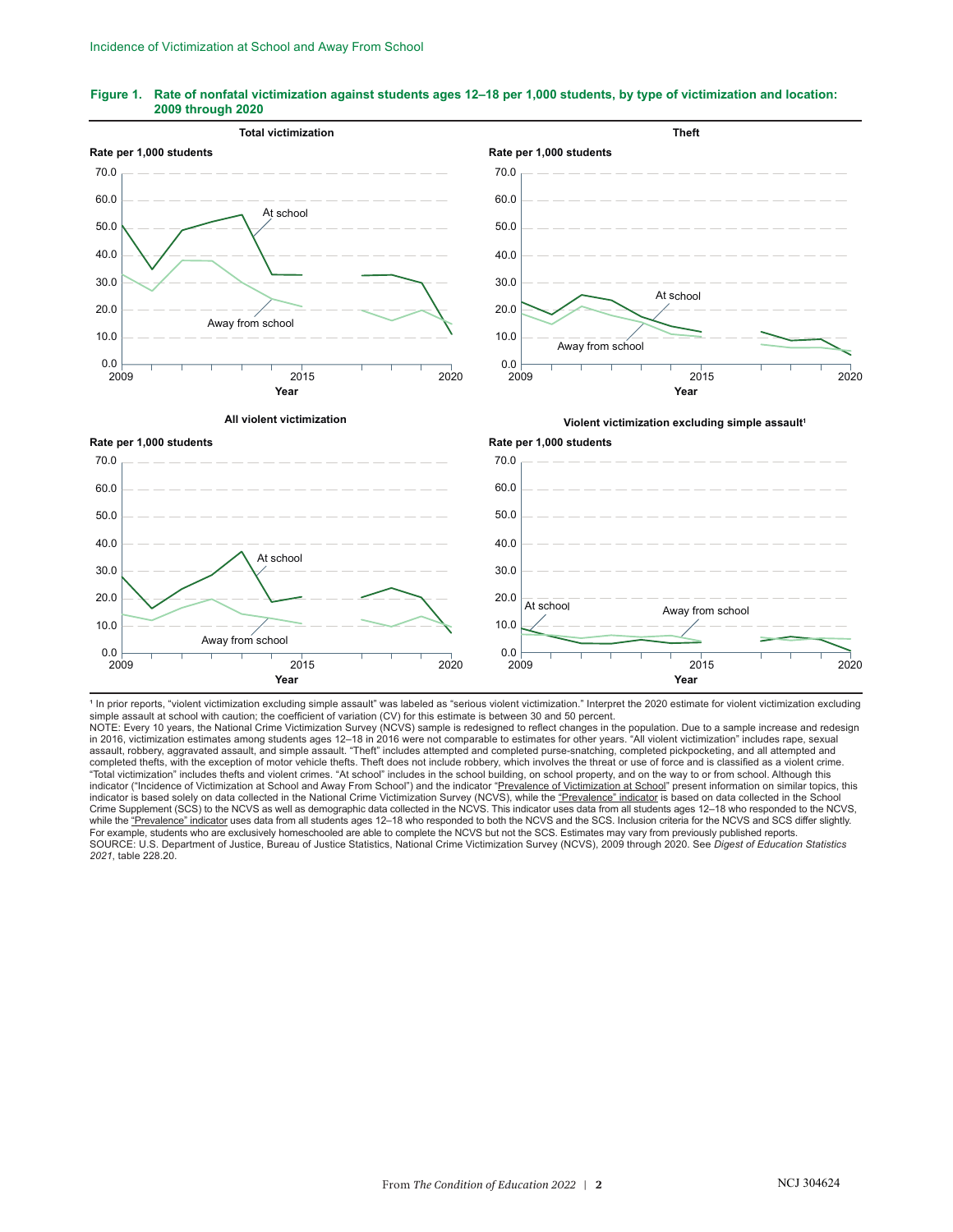Based on the 2009 to 2020 surveys, the total victimization rate decreased during this time period for students ages 12–18, both at school and away from school.<sup>[5](#page-5-4)</sup> The total victimization rate at school decreased from 51 victimizations per 1,000 students in 2009 to 30 victimizations per 1,000 students in 2019. From 2019 to 2020, the total victimization rate at school continued to decrease to 11 victimizations per 1,000 students—a decrease of more than [6](#page-5-5)0 percent.<sup>6</sup> The total victimization rate away from school decreased from 33 victimizations per 1,000 students in 2009 to 20 victimizations per 1,000 students in 2019. The total victimization rate away from school in 2020 (15 victimizations per 1,000 students) was not statistically different from the rate in 2019.

For theft victimizations at school, the rate decreased from 2009 (23 victimizations per 1,000 students) to 2019 (9 victimizations per 1,000 students). Additionally, from 2019 to 2020, the rate of theft at school decreased more than 60 percent, to 4 victimizations per 1,000 students.

Similarly, the rate of violent victimization at school among students ages 12–18 was lower in 2020 (8 victimizations

per 1,000 students) than in 2009 (28 victimizations per 1,000 students). However, there was no consistent pattern of change in the period between 2009 and 2020. The largest single-year change in percentage terms during this period was between 2019 (21 victimizations per 1,000 students) and 2020 (8 victimizations per 1,000 students).

Away from school, theft decreased from 19 victimizations per 1,000 students in 2009 to 5 victimizations per 1,000 students in 2020, but it did not change significantly from 2019 to 2020. The rate of violent victimization away from school in 2020 (10 victimizations per 1,000 students) was not statistically different from the rate in 2009.

In most years between 2009 and 2019, the total victimization rate at school was higher than the rate away from school.[7](#page-5-6) In 2020, the total victimization rate at school was not statistically different from the rate away from school. Similarly, the rates of theft and violent victimization at school were not statistically different from the rates away from school in 2020.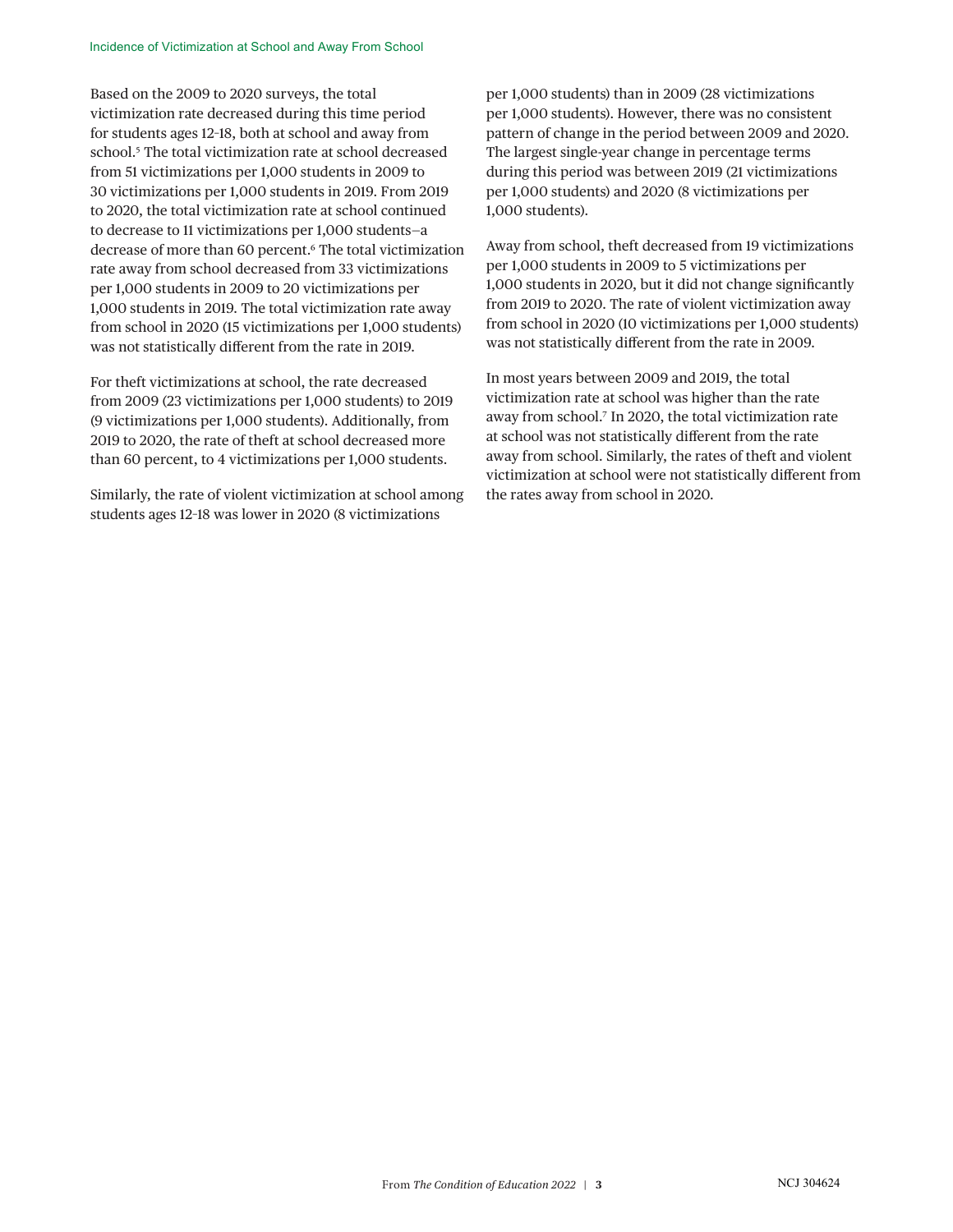

## **Figure 2. Rate of nonfatal victimization against students ages 12–18 per 1,000 students, by location, type of victimization, and sex: 2020**

! Interpret data with caution. The coefficient of variation (CV) for this estimate is between 30 and 50 percent. NOTE: "Violent victimization" includes rape, sexual assault, robbery, aggravated assault, and simple assault. "Theft" includes attempted and completed purse-snatching, completed pickpocketing, and all attempted and completed thefts, with the exception of motor vehicle thefts. Theft does not include robbery, which involves the threat or use of force and is classified as a violent crime. "Total victimization" includes thefts and violent crimes. "At school" includes in the school building, on school property, and on the way to or from school. Although this indicator ("Incidence of Victimization at School and Away From School") and the indicator "[Prevalence of Victimization at](https://nces.ed.gov/programs/coe/indicator/a03) [School"](https://nces.ed.gov/programs/coe/indicator/a03) present information on similar topics, this indicator is based solely on data collected in the National Crime Victimization Survey (NCVS), while the ["Prevalence"](https://nces.ed.gov/programs/coe/indicator/a03) [indicator](https://nces.ed.gov/programs/coe/indicator/a03) is based on data collected in the School Crime Supplement (SCS) to the NCVS as well as demographic data collected in the NCVS. This indicator uses data from all students ages 12-18 who responded to the NCVS, while the ["Prevalence" indicator](https://nces.ed.gov/programs/coe/indicator/a03) uses data from all students ages 12-18 who responded to both the NCVS and the SCS. Inclusion criteria for the NCVS and SCS differ slightly. For example, students who are exclusively homeschooled are able to complete the NCVS but not the SCS. The population size for students ages 12–18 was 25,587,500 in 2020. Detail may not sum to totals due to rounding and missing data on student characteristics. SOURCE: U.S. Department of Justice, Bureau of Justice Statistics, National Crime Victimization Survey (NCVS), 2020. See *Digest of Education Statistics 2021*, table 228.25.

Based on the 2020 survey, the total victimization rate at school for students ages 12–18 was more than two times higher for male students (15 victimizations per 1,000 students) than for female students (7 victimizations per 1,000 students). There were no statistically significant differences in the rates of total victimization, theft, and violent victimization away from school between male and female students.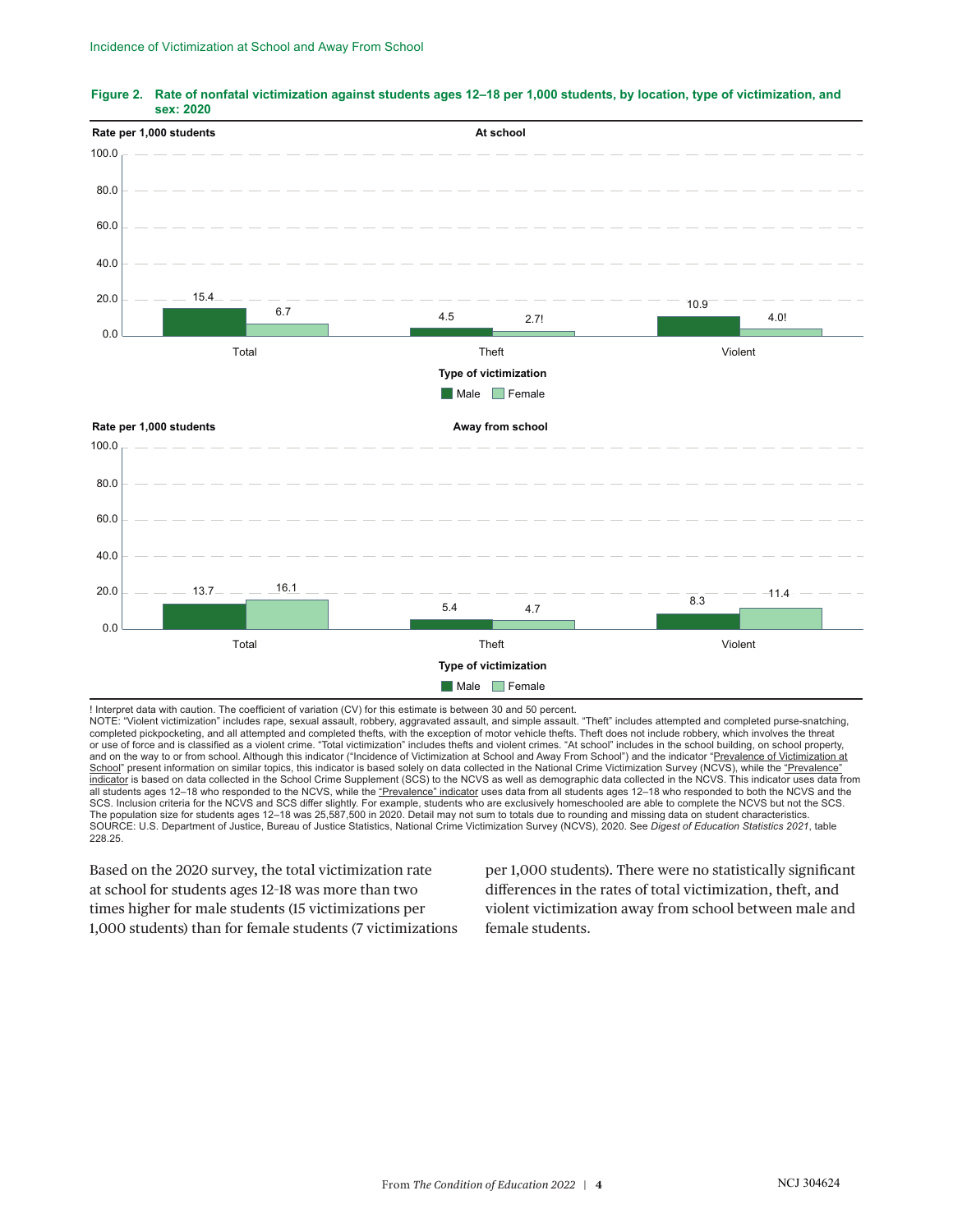

## **Figure 3. Rate of nonfatal victimization against students ages 12–18 per 1,000 students, by location, type of victimization, and age: 2020**

! Interpret data with caution. The coefficient of variation (CV) for this estimate is between 30 and 50 percent. NOTE: "Violent victimization" includes rape, sexual assault, robbery, aggravated assault, and simple assault. "Theft" includes attempted and completed purse-snatching, completed pickpocketing, and all attempted and completed thefts, with the exception of motor vehicle thefts. Theft does not include robbery, which involves the threat or use of force and is classified as a violent crime. "Total victimization" includes thefts and violent crimes. "At school" includes in the school building, on school property, and on the way to or from school. Although this indicator ("Incidence of Victimization at School and Away From School") and the indicator "[Prevalence of Victimization at](https://nces.ed.gov/programs/coe/indicator/a03) [School"](https://nces.ed.gov/programs/coe/indicator/a03) present information on similar topics, this indicator is based solely on data collected in the National Crime Victimization Survey (NCVS), while the ["Prevalence"](https://nces.ed.gov/programs/coe/indicator/a03) [indicator](https://nces.ed.gov/programs/coe/indicator/a03) is based on data collected in the School Crime Supplement (SCS) to the NCVS as well as demographic data collected in the NCVS. This indicator uses data from all students ages 12-18 who responded to the NCVS, while the ["Prevalence" indicator](https://nces.ed.gov/programs/coe/indicator/a03) uses data from all students ages 12-18 who responded to both the NCVS and the SCS. Inclusion criteria for the NCVS and SCS differ slightly. For example, students who are exclusively homeschooled are able to complete the NCVS but not the SCS. The population size for students ages 12–18 was 25,587,500 in 2020. Detail may not sum to totals due to rounding and missing data on student characteristics. SOURCE: U.S. Department of Justice, Bureau of Justice Statistics, National Crime Victimization Survey (NCVS), 2020. See *Digest of Education Statistics 2021*, table 228.25.

There were no statistically significant differences in the rates of total victimization, theft, and violent victimization at school between students ages 12–14 and students ages 15–18, based on the 2020 survey. This was also true of the corresponding rates away from school.

At school, the total victimization rate in 2020 did not differ significantly between racial/ethnic groups.[8](#page-5-7) This was true for both theft and violent victimization rates. Additionally, rates of victimization away from school generally did not vary between racial/ethnic groups.

Similarly, there were no statistically significant differences in the rates of total victimization at school or away from

school by urbanicity (urban, suburban, rural) of the victim's residence<sup>9</sup> in 2020.

At school, the total victimization rate was higher for students living in households earning between \$25,000 and \$49,999 per year (19 victimizations per 1,000 students) than for students living in households earning \$100,000 or more per year (8 victimizations per 1,000 students).[10](#page-5-8) Away from school, the total victimization rate was not statistically different by household income.